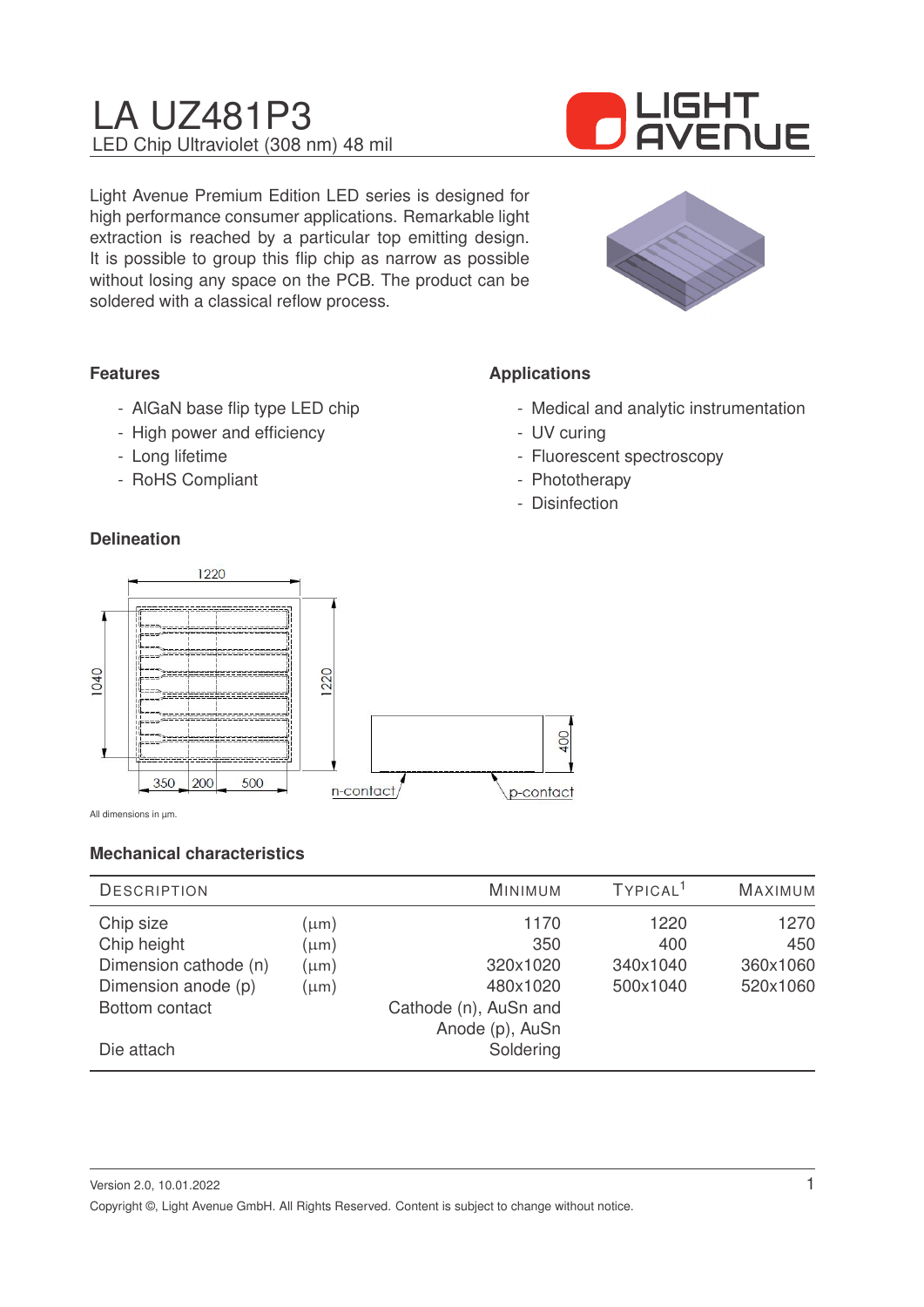

# **Electro-optical characteristics (** $T_A = 25^{\circ}C$ )<sup>2</sup>

| PARAMETER                    | <b>SYMBOL</b>           | CONDITION                          | MIN. | TVP <sup>1</sup> | MAX. | UNIT    |
|------------------------------|-------------------------|------------------------------------|------|------------------|------|---------|
| Forward voltage              | VF                      | $I_F = 350 \text{ mA}$             | 5    | 5.7              |      |         |
| Reverse voltage              | $\mathsf{V}_\mathsf{R}$ | not designed for reverse operation |      |                  |      |         |
| Peak wavelength              | $\lambda_{\rm peak}$    | $I_F = 350 \text{ mA}$             | 300  | 308              | 315  | nm      |
| Radiant power                | $\Phi_{\rho}$           | $I_F = 350 \text{ mA}$             |      | 50               |      | mW      |
| Full width half maximum FWHM |                         | $I_F = 350 \text{ mA}$             |      | 11               |      | nm      |
| Viewing angle                | $2\Theta_{1/2}$         | $I_F = 350 \text{ mA}$             |      | 125              |      | $\circ$ |
|                              |                         |                                    |      |                  |      |         |

### $\mathsf{Maximum}$  ratings  $(\mathsf{T_A} = 25^\circ\mathsf{C})^3$

| <b>PARAMETER</b>                                         | <b>SYMBOL</b>   | VALUE.              | Jnit                          |
|----------------------------------------------------------|-----------------|---------------------|-------------------------------|
| Operating temperature range<br>Storage temperature range | l <sub>op</sub> | $-3060$<br>$-40100$ | $^{\circ}$ C.<br>$^{\circ}$ C |
| LED junction temperature                                 | stg             | 85                  | $^{\circ}$ C                  |
| Forward current                                          | F               | 500                 | mA                            |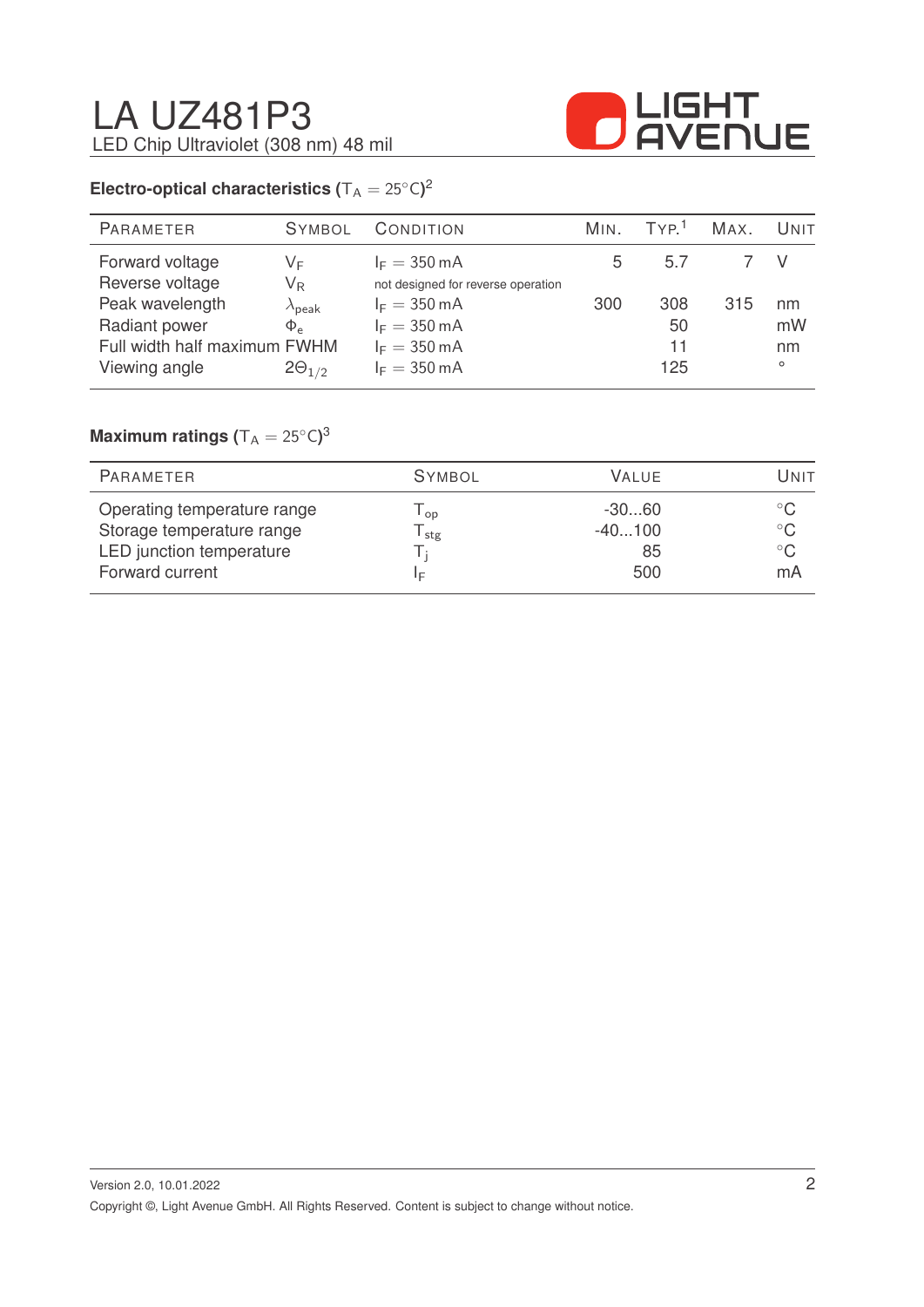

#### **Typical characteristics graphs**



Peak Wavelength vs. Forward Current



 $\Phi_{\rm e,rel}$  1,5  $\mathbf 1$  $0, 5$  $\mathsf{O}$  $\mathbf{o}$ 125 250 375 mA 500  $\blacksquare$   $l_{\rm F}$ 

#### **Relative Radiant Flux vs. Forward Current**

Spectrum (Relative Intensity vs. Wavelength)

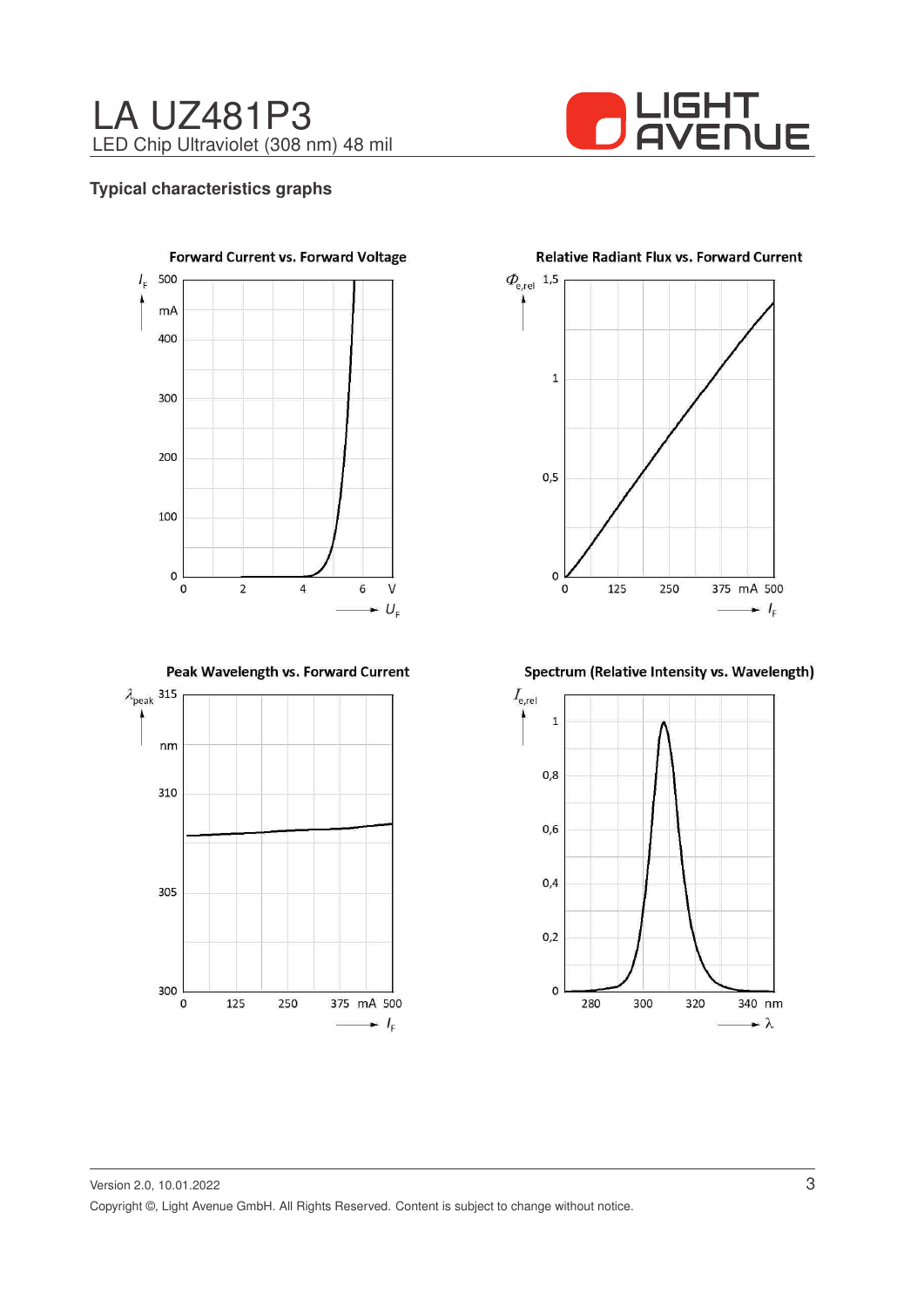







Version 2.0, 10.01.2022 Copyright ©, Light Avenue GmbH. All Rights Reserved. Content is subject to change without notice.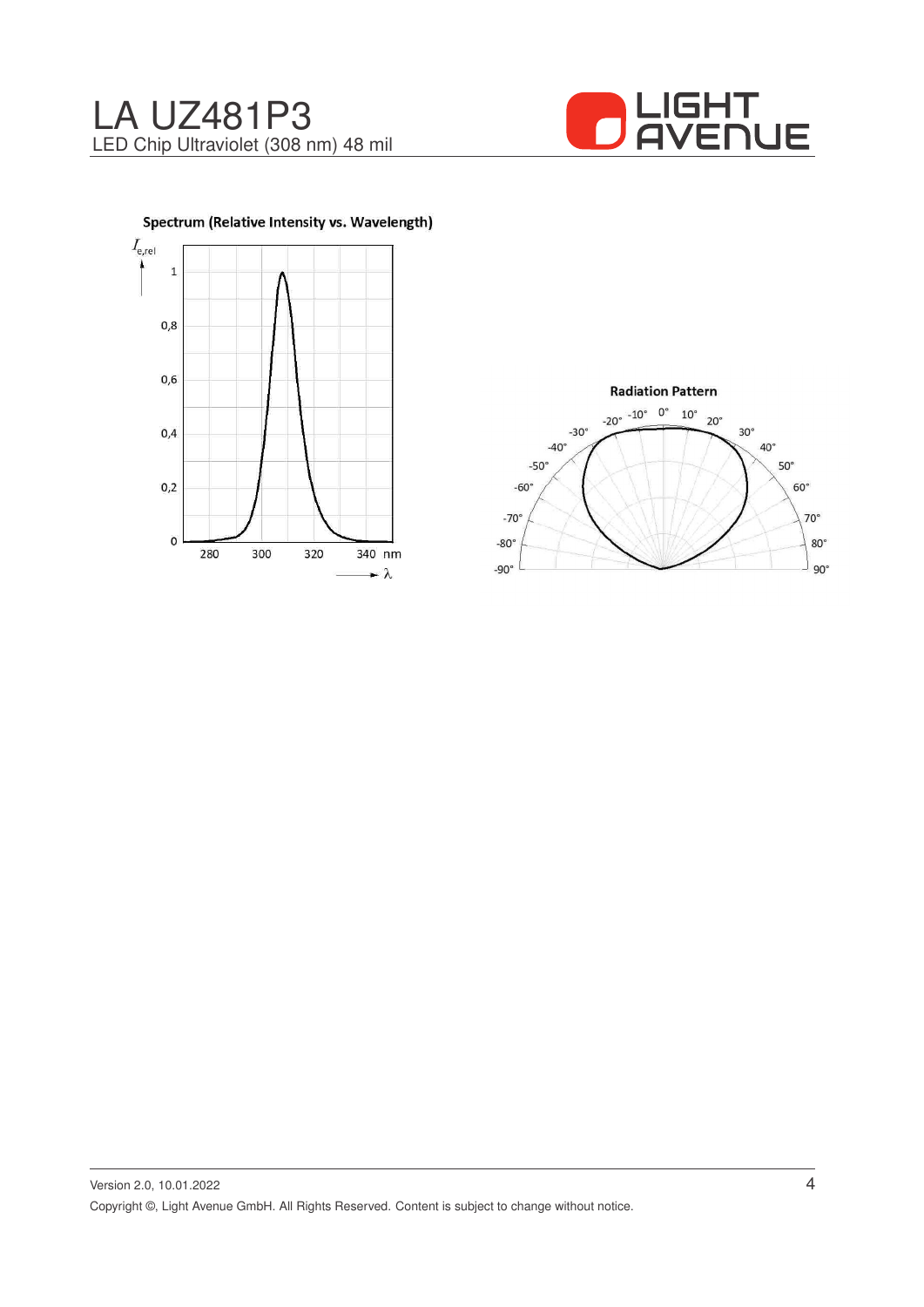

### **Caution – UV radiation!**

The light output of the products may cause injuries to human eyes in circumstances where the products are viewed directly with unshielded eyes. LEDs can emit highly concentrated light which can be hazardous to the human eye. Products which incorporate these devices have to follow the safety precautions given in IEC 60825-1 and IEC 62471. Ultraviolet products emit high energetic light. Exposure to light with strong ultraviolet light can cause damage to the human eye and skin. Do not look directly or indirectly at ultraviolet light. If exposure to ultraviolet light is unavoidable, the body should be protected by suitable protection devices such as googles and clothing.

#### **Handling and storage conditions**

Storage time for wafers in sealed condition is not limited by the die itself, but may be limited by the adhesion of the blue foil (storage ambient conditions:  $T_a = 15...30^{\circ}$ C; relative humidity: < 60%, vertical storage). Customer has to make sure that there is no glue from the adhesive foil on the backside either by a die shear test or by visual inspection of the backside before production. The hermetically sealed shipment lot shall be opened under temperature and moisture controlled cleanroom environment only. Customers have to follow the according rules for desposition as the material can be hazardous for humans and the environment. Chips are placed on a blue foil, which may contain the following substance in a concentration of circ.18% wt: Bis (2 ethyl(hexyl)phthalate) (DEHP) [CAS #: 117-81-7; EC # 204-211-0]. Dice have to be handled ESD sensitive.

### **Packing**

Chips are placed on a blue foil inside a 6 inch ring or alternatively on a blue foil (mylar). For shipment the wafers of a shipment lot are arranged to stacks. Please use the recycling operators familiar to you. If required you can ask for our help. Please get in touch with your nearest sales office. By agreement we will take packing material back, if sorted. Transport costs of any kind must be paid by customers. For packing material that is returned to us unsorted or which we are not obliged to accept, any costs incurred will be invoiced to you.

#### **Design objectives**

The chip design was developed and released based on the producer's standard assembly procedures and packaging. Bond strength properties are in accordance to MIL-STD-750D, method 2037. Whether the chip fits to the customer's products with its according die and wire bond procedures and packaging must be evaluated by the customer himself. If workability problems arise after this release a mutually conducted problem solving procedure has to be set up, if the chips are suspected of contributing to the problems.The chips are produced with best effort, but on chip level a subset of the chip characteristics can be determined only. Performance of the chip in the customer's products can only be determined by the customer himself.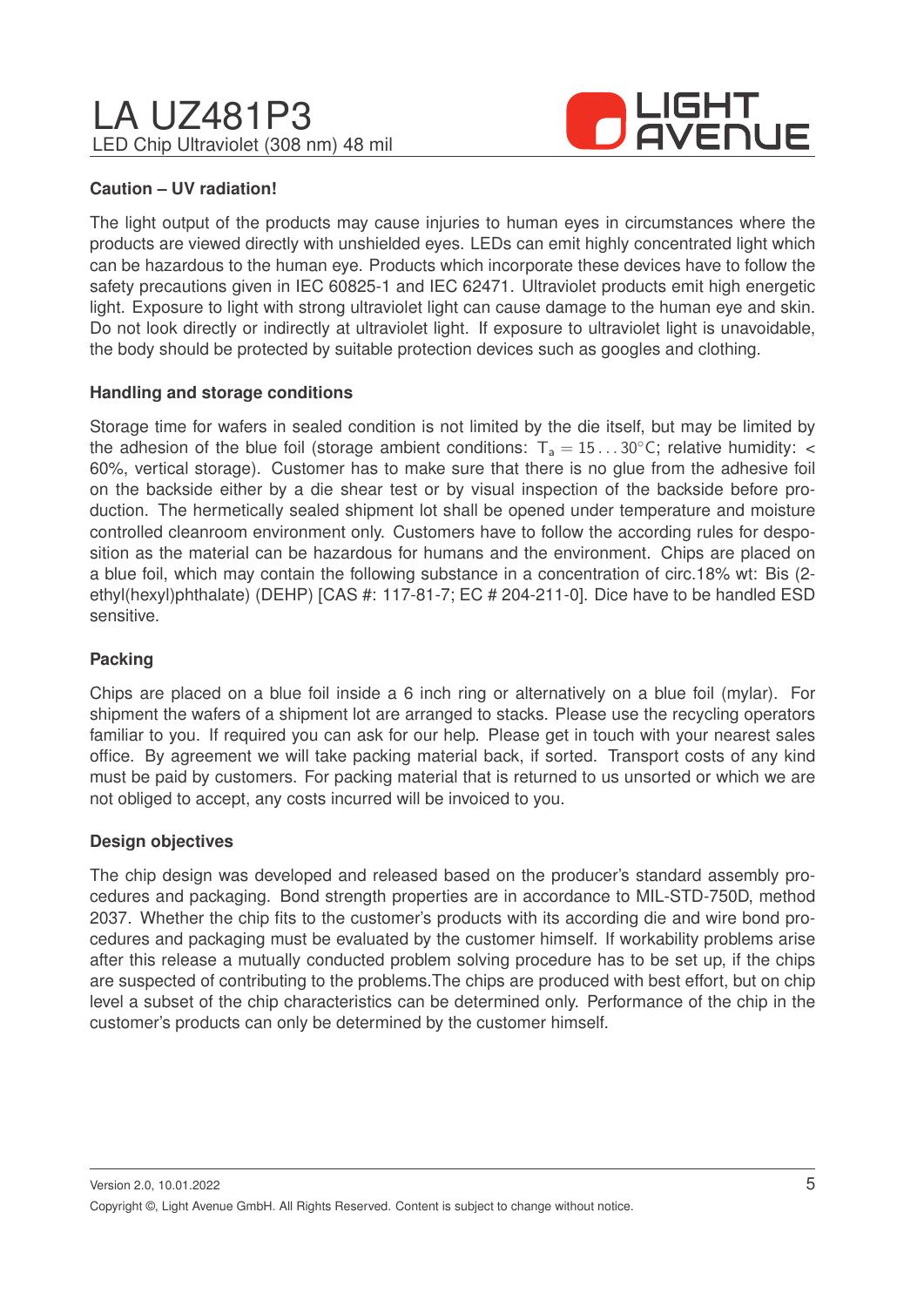

#### **Returns and complaints**

For complaints and returns of material a RMA-number is necessary. Samples for analysis purposes can be send to us without credit.

#### **Shipping conditions**

If not otherwise arranged, the "General Terms of Business of Light Avenue GmbH" apply for any shipment. If this document is not familiar to you, please request it at our nearest sales office.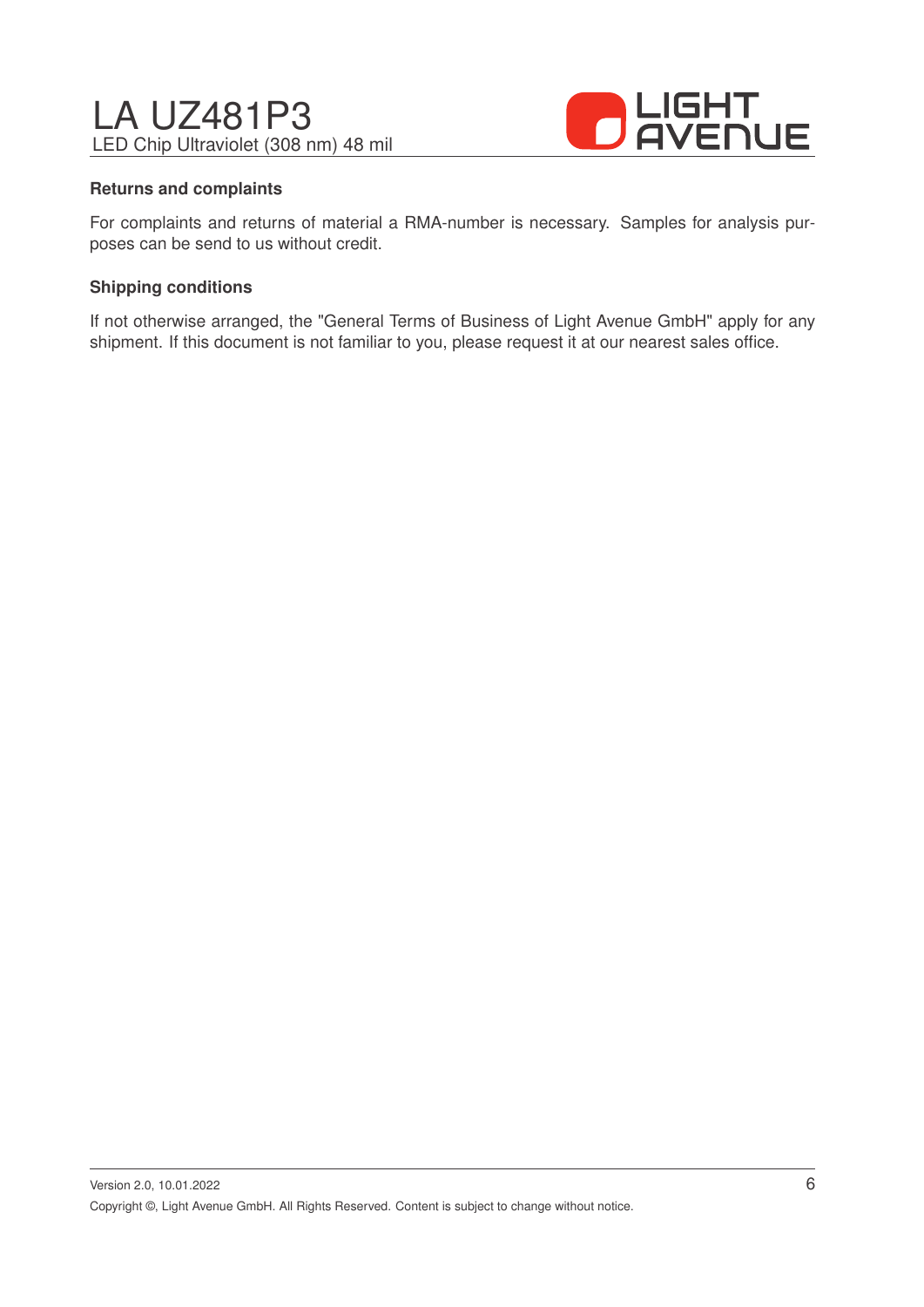

#### **Disclaimer Attention please!**

- **Components used in life-support devices or systems must be expressly authorized for such purpose!**

Critical components<sup>4</sup> may only be used in life-support devices<sup>5</sup> or systems with the express written approval by us.

- All products, product specifications and data to improve reliability, function, design or otherwise are subject to change without notice .
- Light Avenue, its affiliates, agents, and employees, and all persons acting on its or their behalf, disclaim any and all liability for any errors, inaccuracies or incompleteness contained in any datasheet or in any other disclosure relating to any product. Light Avenue makes no warranty, representation or guarantee regarding the suitability of the products for any particular purpose or the continuing production of any product. To the maximum extent permitted by applicable law, Light Avenue disclaims (i) any and all liability arising out of the application or use of any product, (ii) any and all liability, including without limitation special, consequential or incidental damages, and (iii) any and all implied warranties, including warranties of fitness for particular purpose, non-infringement and merchantability. Statements regarding the suitability of products for certain types of applications are based on Light Avenue's knowledge of typical requirements that are often placed on Light Avenue's products in generic applications. Such statements are not binding statements about the suitability of products for a particular application. It is the customer's responsibility to validate that a particular product with the properties described in the product specification is suitable for use in a particular application. Parameters provided in datasheets and/or specifications may vary in different applications and performance may vary over time. All operating parameters, including typical parameters, must be validated for each customer application by the customer's technical experts. Product specifications do not expand or otherwise modify Light Avenue's terms and conditions of business, including but not limited to the warranty expressed therein. Except as expressly indicated in writing, Light Avenue's products are not designed for use in medical, life-saving, or life-sustaining applications or for any other application in which the failure of the Light Avenue product could result in personal injury or death. Customers using or selling Light Avenue products not expressly indicated for use in such applications do so at their own risk. Please contact authorized Light Avenue personnel to obtain written terms and conditions regarding products designed for such applications. No license, express or implied, by estoppel or otherwise, to any intellectual property rights is granted by this document or by any conduct of Light Avenue. Product names and markings noted herein may be trademarks of their respective owners.
- The information describes the type of component and shall not be considered as assured characteristics. Due to technical requirements components may contain dangerous substances. For information on the types in question please contact our Sales Organization.
- Lead free product RoHS compliant.
- The quality level of the final visual inspection shall comply to an AQL of 1.0 (according to MIL-STD-105E, level II), if the customer performes an incoming visual inspection of a shipment.